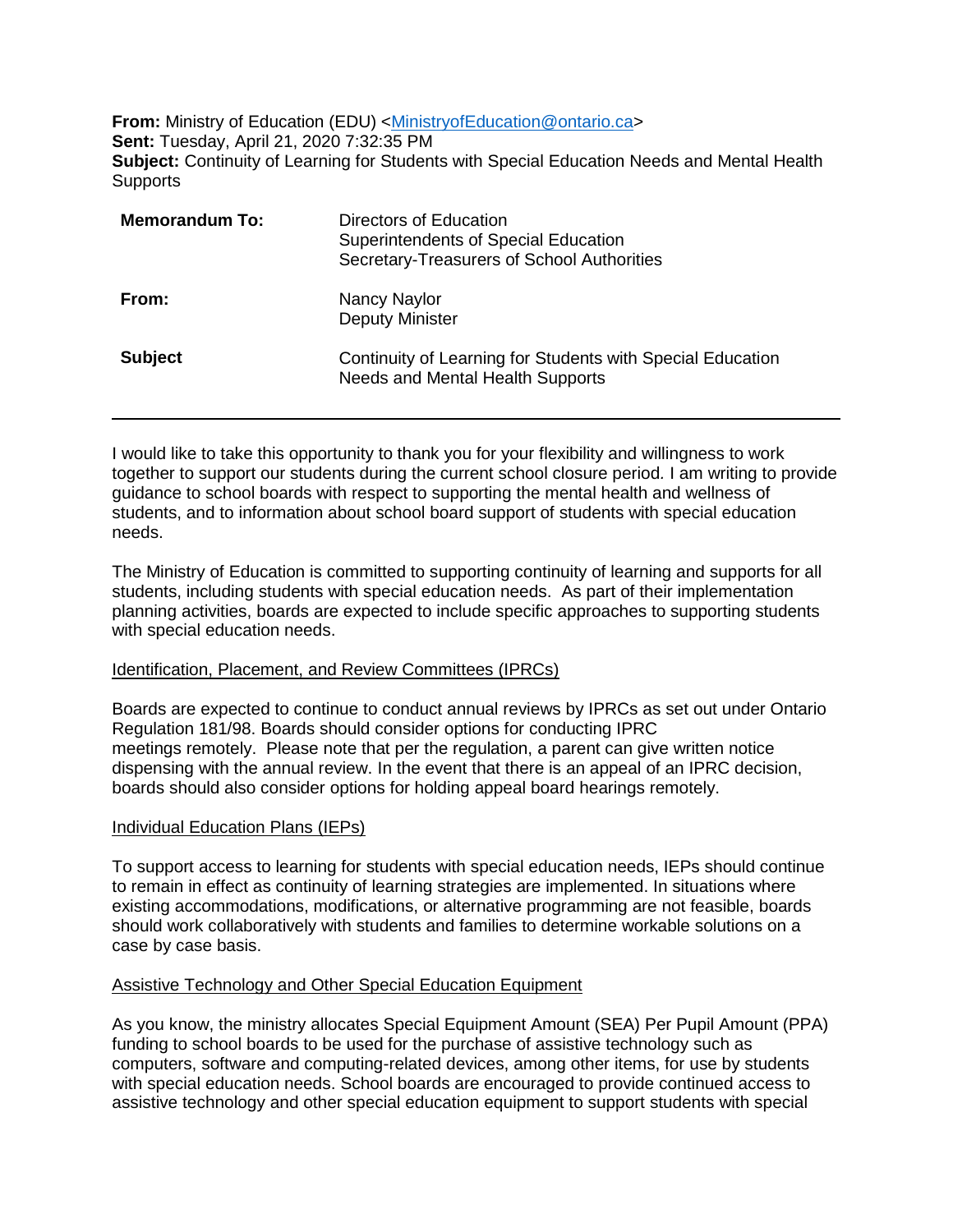education needs learning at home. In situations where this access is not feasible, schools and teachers are encouraged to work with students and families to determine workable solutions on a case by case basis.

The ministry recognizes that the present school closures may impact boards' ability to submit its 2019-20 SEA claims by the May 29, 2020 deadline. As a result, the submission deadline for 2019-20 SEA claims has been extended to June 30, 2020. Boards will also be able to carry-over any SEA claims that have been initiated and cannot be completed by this new deadline and submit them as part of their SEA Claims submission for the 2020-21 school year.

### Special Education Advisory Committees (SEAC)

Ontario Regulation 463/97 was recently amended to provide boards with greater flexibility in how a board and its committees meet when schools are closed pursuant to an order made by the Minister of Education under s. 5(1) of the *Education Act*. We encourage boards to review these amendments when considering approaches to meetings. School boards are encouraged to leverage the expertise of their SEACs as they plan for continuity of learning for students with special education needs.

## Leverage the Capacity of Professional Staff Remotely

The ministry expects school boards to leverage the capacity of professional and paraprofessional staff and Educational Assistants remotely where possible recognizing the context of prevailing contractual, regulatory or legislative requirements. Where possible these staff should be available to provide consultation and other supports to teachers and/or families.

# Care, Treatment, Custody & Correctional (CTCC) Programs

Access to education for students attending CTCC programs should follow the same protocols put in place for students attending publicly funded schools. Boards are encouraged to support student access to individual supports needed for them to succeed. In situations where certain individual accommodations may not be feasible, the ministry encourages boards and their teachers to work with students and families to determine solutions on a case by case basis.

The ministry encourages system principals to communicate with custody/detention facilities to determine the best way to maintain continuity of education for students in these facilities. The ministry is also in contact with the Ministry of Health (MOH) and the Ministry of Children, Community and Social Services (MCCSS) to determine how facility staff can help support continuity of learning with consideration to the safety and security of youth and staff as well as other considerations relating to the operational needs of a facility.

### Specialized Health Support Services and Special Needs Programming

MCCSS funds a range of services and supports for children and youth with special education needs, including children and youth with autism. These services and supports are often delivered by local agencies and organizations, such as Children's Treatment Centres, or in the form of direct funding for families to purchase services from fee-for-service providers. Some community-based services will be suspended or experience disruptions and delays during this period. Some service providers already provide services remotely, and others may choose to pursue this as an alternative method of service delivery (for example, by telephone or through online applications), where appropriate.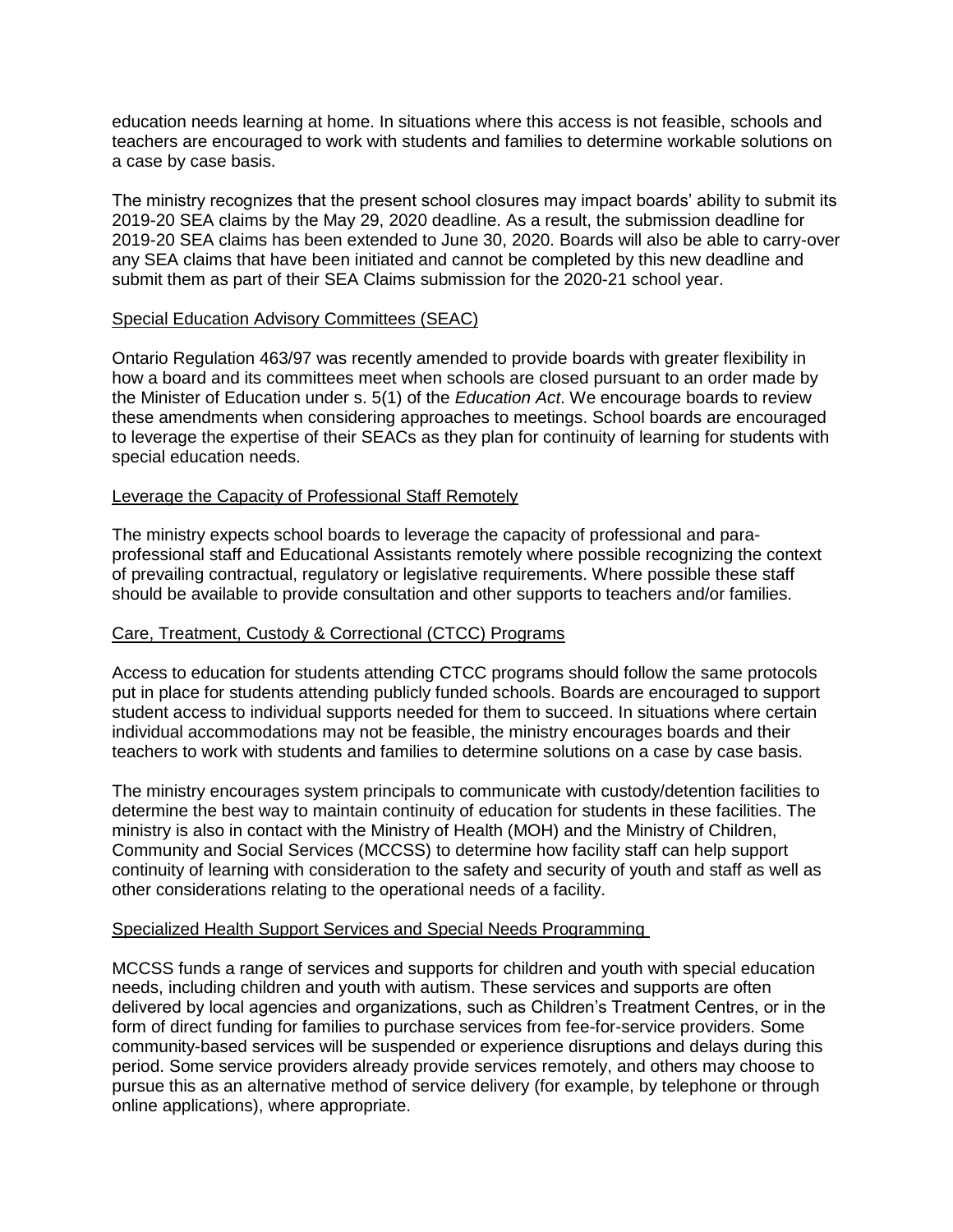Families can contact their children's service providers directly for updated information about what services may be available to them at this time. Links to publicly funded local service providers can be found at:

[http://www.children.gov.on.ca/htdocs/English/specialneeds/index.aspx.](http://www.children.gov.on.ca/htdocs/English/specialneeds/index.aspx)

Students who would have otherwise received school health professional or school health personal support services on school premises may be eligible for home care services. In recognition of the extended school closure, Local Health Integration Networks (LHINs) are working with families with children who are eligible for home care.

### Services offered by Provincial and Demonstration Schools

The Provincial and Demonstration Schools have specialized knowledge and expertise that can support the broader educator population. The Provincial and Demonstration Schools Branch (PDSB) Resource Services Department can continue to support school boards that have students who are Deaf, hard of hearing, blind, low vision, deafblind or who have severe learning disabilities. Additionally, PDSB is a resource for boards that have students who use American Sign Language (ASL) and Langue des signes québécoise (LSQ) and can provide support on how this may work in a virtual environment. PDSB's Resource Services Teachers are OCTqualified teachers who provide educational consultative services, for example, recommendations regarding the setting up of programs, including equipment needs. Additional support to boards with students who are blind and low vision is available from the Alternate Educational Resources Ontario (AERO) department and W. Ross Macdonald School.

For services for English/ASL students who are Deaf or hard of hearing please contact Jeanne Leonard, Superintendent, Provincial and Demonstration Schools Branch at [Jeanne.Leonard@ontario.ca.](mailto:Jeanne.Leonard@ontario.ca) For services for English/ASL and French/LSQ students who are blind, low vision, deafblind or who have severe learning disabilities or for French/LSQ students who are Deaf or hard of hearing please contact Ginette Faubert, Superintendent, Provincial and Demonstration Schools Branch at [Ginette.Faubert@ontario.ca.](mailto:Ginette.Faubert@ontario.ca)

### Supports to Educators

The Ministry of Education is offering facilitated remote/virtual learning for educators through a series of webinars, including on how to support students with special education needs remotely. In addition, the ministry will be posting resources for parents and teachers on supporting students with special education needs. Educators can visit<https://www.d2l.com/k-12/ontario/> to register for webinars.

As well, the registration deadline for the Ontario Educator Online Autism Training Program offered through the Geneva Centre for Autism has been extended until June 30, 2020.

### Mental Health Supports

Boards are encouraged to continue providing mental health supports to students remotely. This could include students who have been receiving prevention and intervention services in schools by mental health staff, and those students who come to the attention of staff during the school closure period as needing additional support. Boards could provide remote services through their existing school mental health professionals including newly funded mental health workers